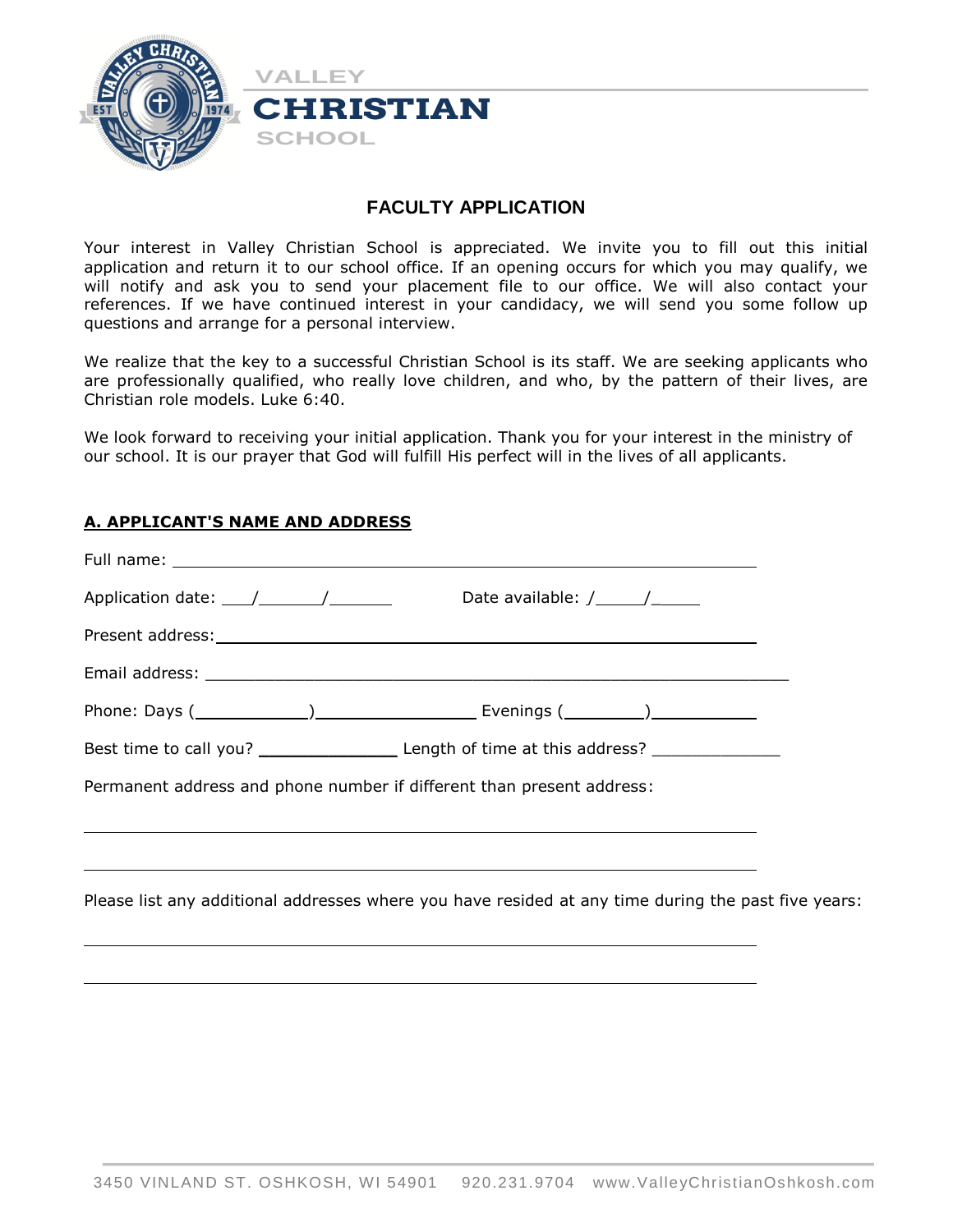### **B. POSITION DESIRED**

Please indicate 1, 2, 3 choice in the parenthesis. Then to the right please indicate the grades or subjects in order of preference:

( ) Preschool ( ) Kindergarten ( ) Elementary \_\_\_\_\_\_\_\_\_\_\_\_\_\_\_\_\_\_\_\_\_\_\_\_\_\_\_\_\_\_\_\_

( ) Middle School\_\_\_\_\_\_\_\_\_\_\_\_\_\_\_\_\_\_\_\_\_( ) High School \_\_\_\_\_\_\_\_\_\_\_\_\_\_\_\_\_\_\_\_\_\_\_

Full time \_\_\_\_ Part time \_\_\_\_ Substitute \_\_\_

How did you learn about the position for which you are applying?

Can you submit verification of your legal right to work in the US? Yes \_\_\_\_ No \_\_\_

Please list activities or sports for which you would be capable and willing to direct, sponsor, or coach. (Indicate grade or ability levels).

What would you like to be doing five years from now?

### **C. CHRISTIAN BACKGROUND**

### **\* On separate paper, briefly give your Christian testimony.**

Please carefully read our Statement of Faith and indicate your degree of support.

\_\_\_ I fully support the Statement as written without mental reservations.

\_\_\_ I support the Statement except for the area(s) listed and explained on a separate paper. The exceptions represent either disagreements or items for which I have not yet formed an opinion or conviction.

Do you believe the Bible to be the ONLY inspired and infallible Word of God, our final authority in all matters of faith, truth and conduct? Yes \_\_\_ No \_\_\_

 $\frac{1}{2}$ 

Current church of attendance?

Are you presently a member in good standing? \_\_\_\_\_\_\_\_\_\_\_\_\_\_\_\_\_\_\_\_\_\_\_\_\_\_Years?

What is your perspective of involvement with the local church?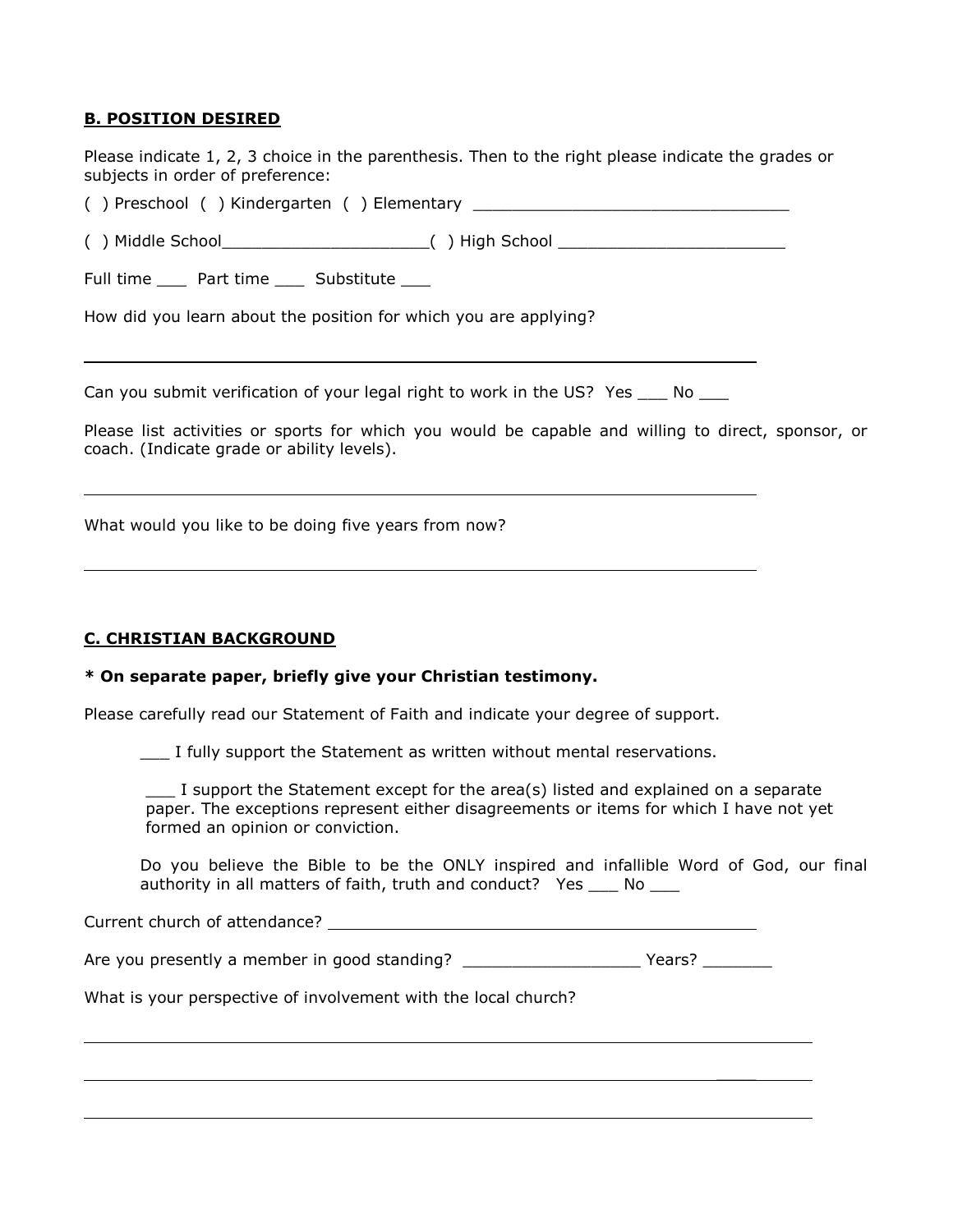In what church activities are you involved and with what degree of regularity?

What other Christian service have you done since becoming a Christian?

Describe your routine of personal Bible study and prayer.

What books have you read recently that have helped you spiritually?

### **D. PROFESSIONAL QUALIFICATIONS**

**\* Please provide official transcripts of all your postsecondary degrees. \* Please attach photocopies of any certificates, licenses, etc. held.**

 $\overline{a}$ 

 $\overline{a}$ 

| What degree or degrees do you hold? |                                                                    |                                                                                      |       |
|-------------------------------------|--------------------------------------------------------------------|--------------------------------------------------------------------------------------|-------|
| Degree                              | Date Received                                                      | <b>Issuing Institution</b>                                                           |       |
|                                     |                                                                    |                                                                                      |       |
|                                     |                                                                    |                                                                                      |       |
|                                     |                                                                    |                                                                                      |       |
|                                     |                                                                    | Cumulative GPA: Bachelor's: ______________ Master's/Doctorate: _________________     |       |
|                                     |                                                                    | Total (circle one) semester or quarter units <b>after</b> date of Bachelor's degree: |       |
|                                     | Sequentially list your teaching experience with most recent first. |                                                                                      |       |
| School's Name                       |                                                                    | Grades or Subjects                                                                   | Dates |
|                                     |                                                                    |                                                                                      |       |
|                                     |                                                                    |                                                                                      |       |

Please list the curriculum publishers you are most familiar with: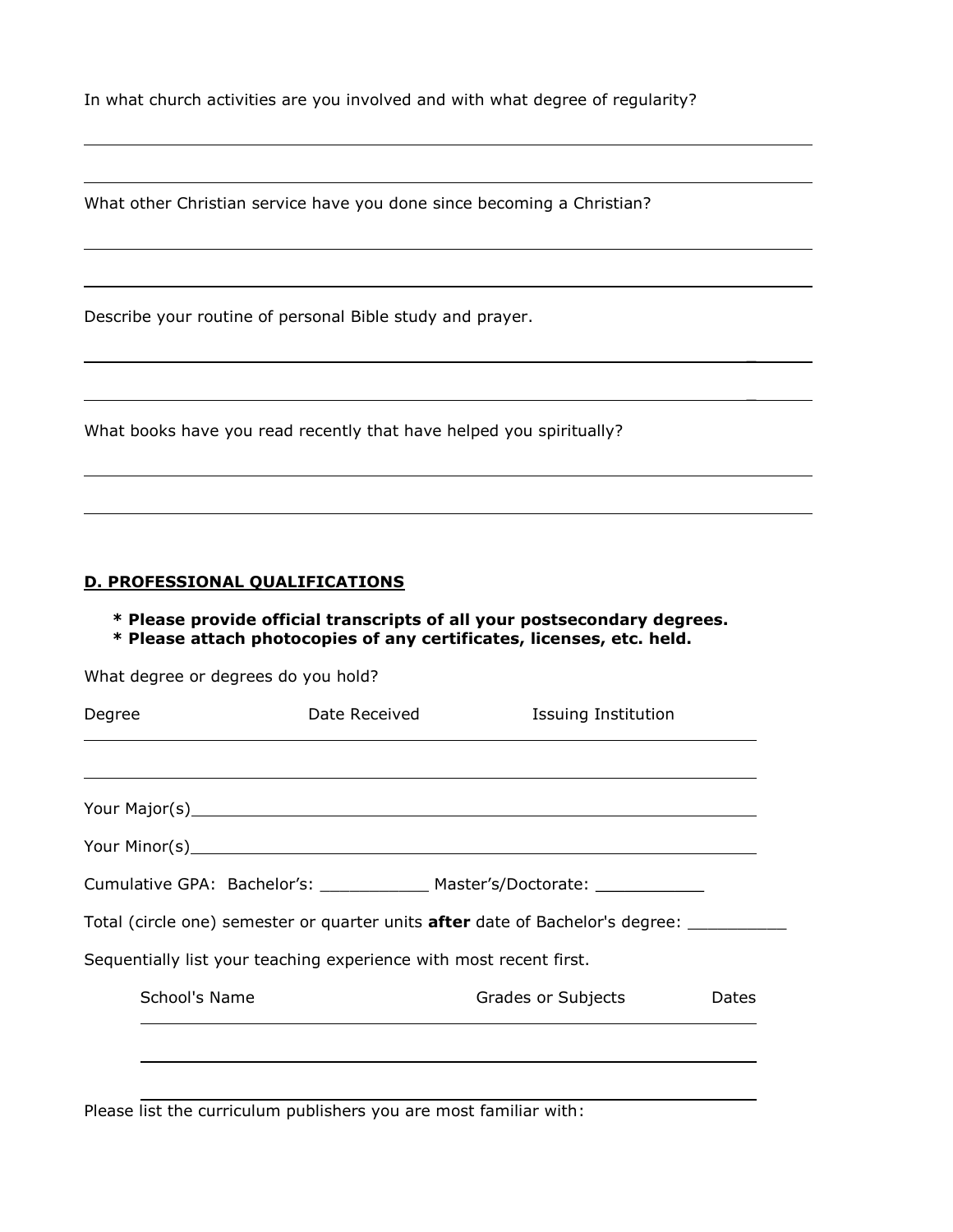List any other educational advantages that you have had including opportunities for travel:

 $\overline{\phantom{a}}$  , and the contribution of the contribution of the contribution of the contribution of the contribution of the contribution of the contribution of the contribution of the contribution of the contribution of the

| List any books or articles that you have read recently that have helped you to grow professionally:                                                                                       |  |
|-------------------------------------------------------------------------------------------------------------------------------------------------------------------------------------------|--|
| ,我们也不会有什么。""我们的人,我们也不会有什么?""我们的人,我们也不会有什么?""我们的人,我们也不会有什么?""我们的人,我们也不会有什么?""我们的人                                                                                                          |  |
|                                                                                                                                                                                           |  |
|                                                                                                                                                                                           |  |
|                                                                                                                                                                                           |  |
| Endorsement(s)<br>List semester hours in endorsement area(s)                                                                                                                              |  |
| <u> 1989 - Johann Stoff, deutscher Stoffen und der Stoffen und der Stoffen und der Stoffen und der Stoffen und de</u><br>If you do not hold a certificate, what requirements do you lack? |  |
| Would you be willing to obtain certification? __________________________________                                                                                                          |  |
| Have you had any courses in the Christian Philosophy of Education? If so, where and when?                                                                                                 |  |
| Have you had other courses giving specific training for Christian schools? Give details:                                                                                                  |  |
| ,我们也不会有一个人的人,我们也不会有一个人的人,我们也不会有一个人的人。""我们,我们也不会有一个人的人,我们也不会有一个人的人,我们也不会有一个人的人,我们<br>List any conferences or seminars that you have led or participated in recently:                       |  |
| Describe how teacher evaluation has been helpful to you:                                                                                                                                  |  |
|                                                                                                                                                                                           |  |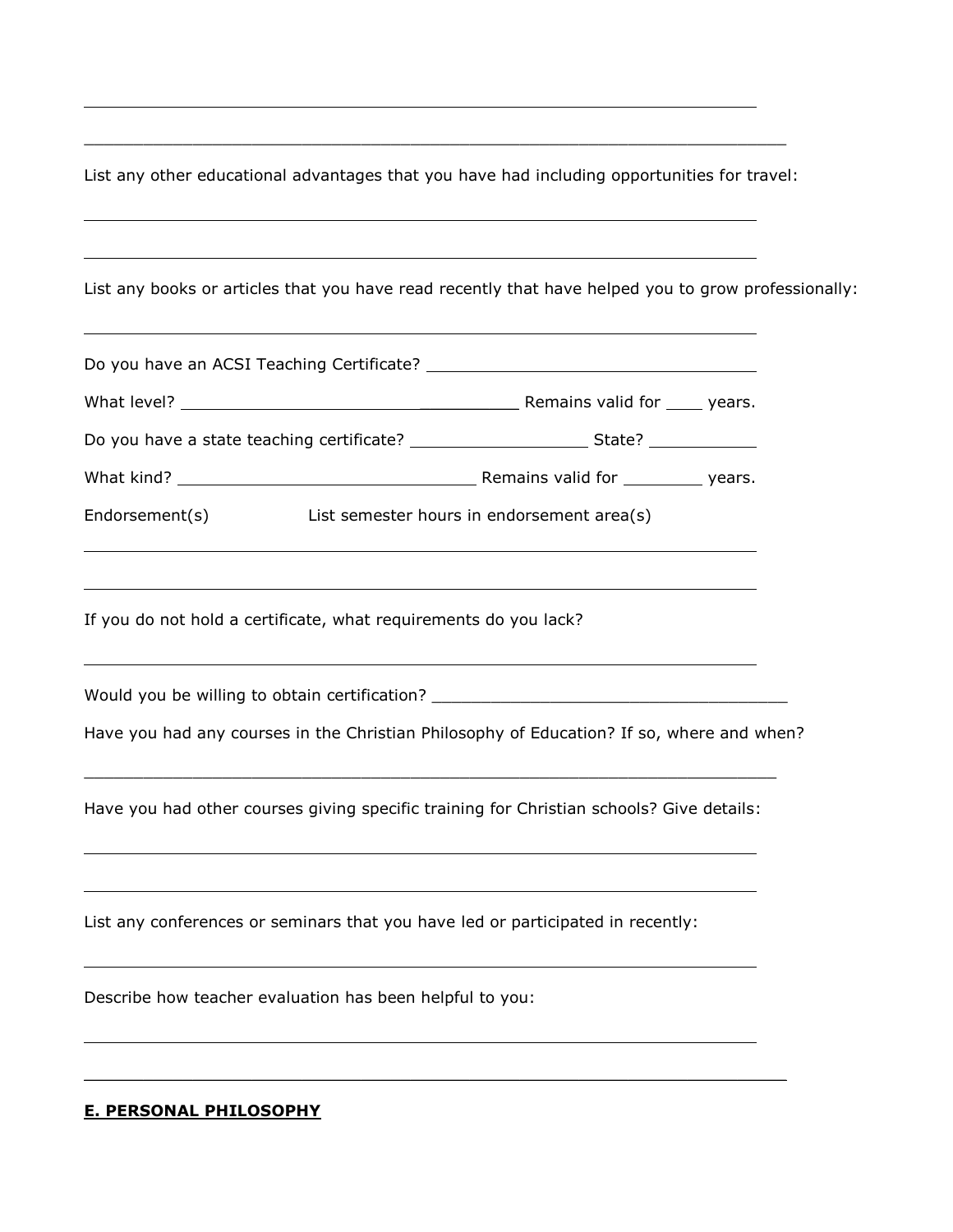### **\* On separate paper please label and succinctly answer in one or two paragraphs each of the following questions.**

- A. Why do you wish to teach in a Christian school?
- B. What are the main characteristics that distinguish a Christian school from a public school?
- C. What do you consider to be the proper classroom atmosphere for learning?
- D. What is your philosophy of discipline?
- E. What areas do you feel are your strengths? Weaknesses?
- F. What do you believe about the origin of mankind?

G. Please summarize any additional information that you would like to present regarding your candidacy for this position.

#### **F. EMPLOYMENT HISTORY**

#### **\* Please provide a copy of your resume.**

Please start with your current or most recent employer and work backwards for the past ten years.

|  | <u> 1989 - Johann John Stone, Amerikaansk politiker († 1908)</u>                                                                                                                                          |  |  |
|--|-----------------------------------------------------------------------------------------------------------------------------------------------------------------------------------------------------------|--|--|
|  |                                                                                                                                                                                                           |  |  |
|  |                                                                                                                                                                                                           |  |  |
|  |                                                                                                                                                                                                           |  |  |
|  | <u> 1999 - Johann Harry Harry Harry Harry Harry Harry Harry Harry Harry Harry Harry Harry Harry Harry Harry Harry</u><br>,我们也不会有什么。""我们的人,我们也不会有什么?""我们的人,我们也不会有什么?""我们的人,我们也不会有什么?""我们的人,我们也不会有什么?""我们的人 |  |  |
|  |                                                                                                                                                                                                           |  |  |
|  |                                                                                                                                                                                                           |  |  |
|  |                                                                                                                                                                                                           |  |  |
|  |                                                                                                                                                                                                           |  |  |
|  |                                                                                                                                                                                                           |  |  |
|  |                                                                                                                                                                                                           |  |  |
|  |                                                                                                                                                                                                           |  |  |
|  |                                                                                                                                                                                                           |  |  |
|  |                                                                                                                                                                                                           |  |  |
|  |                                                                                                                                                                                                           |  |  |
|  |                                                                                                                                                                                                           |  |  |
|  |                                                                                                                                                                                                           |  |  |
|  | ,我们也不会有什么?""我们的人,我们也不会有什么?""我们的人,我们也不会有什么?""我们的人,我们也不会有什么?""我们的人,我们也不会有什么?""我们的人                                                                                                                          |  |  |
|  |                                                                                                                                                                                                           |  |  |
|  |                                                                                                                                                                                                           |  |  |
|  |                                                                                                                                                                                                           |  |  |
|  |                                                                                                                                                                                                           |  |  |
|  |                                                                                                                                                                                                           |  |  |
|  |                                                                                                                                                                                                           |  |  |
|  |                                                                                                                                                                                                           |  |  |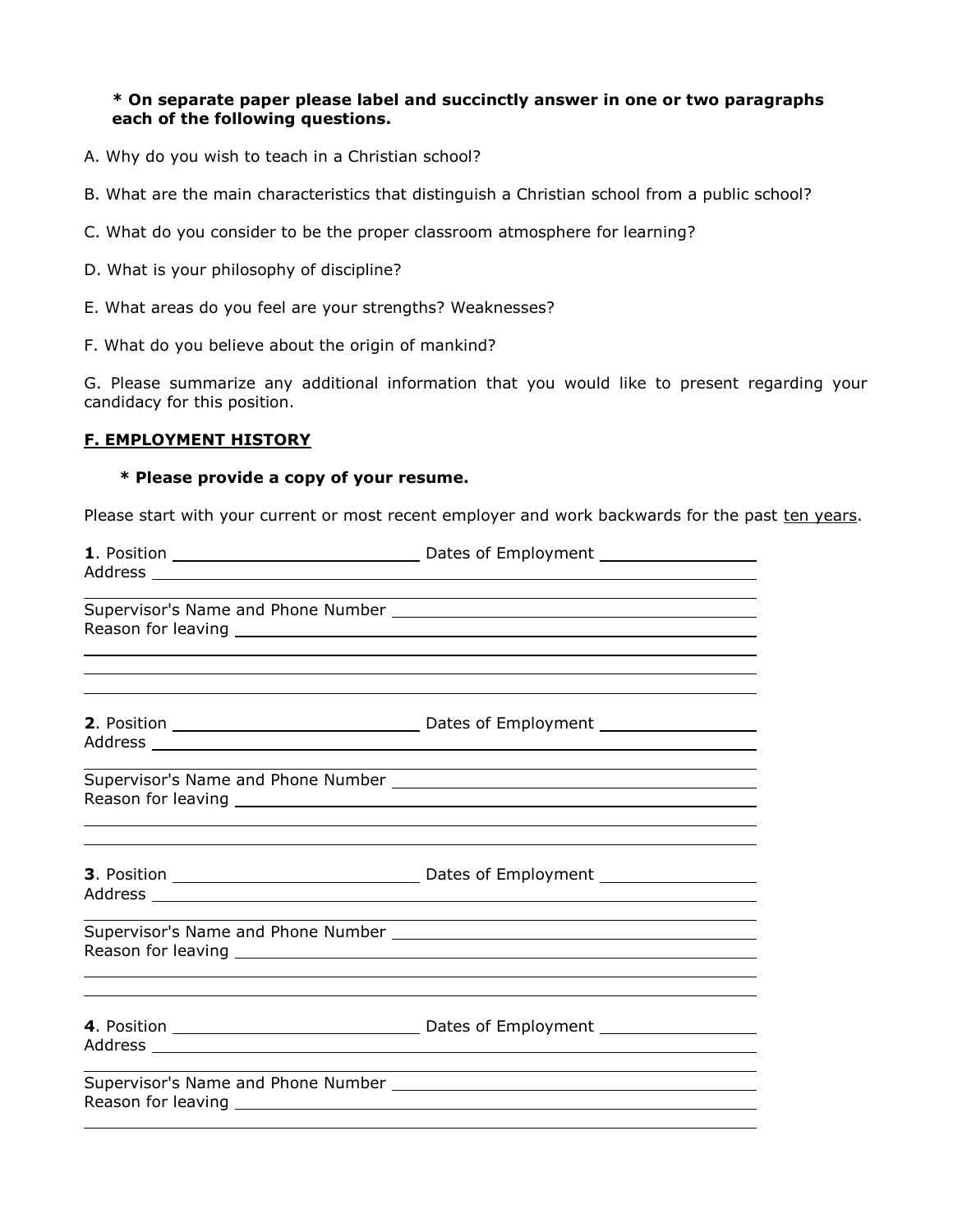| <b>5</b> . Position | Dates of Employment |
|---------------------|---------------------|
| Address             |                     |

Supervisor's Name and Phone Number Reason for leaving

Have you ever worked under a different name for any of the employers you have listed? If so, what was the name or names?

|          | Have you served in the military? Yes _____ No _____. If yes, what type of training or education did you |
|----------|---------------------------------------------------------------------------------------------------------|
| receive? |                                                                                                         |

Have you ever been dismissed from a position or resigned a position to avoid being dismissed or been asked to resign a position? Yes \_\_\_ No \_\_\_ If yes, explain.

Have you ever been convicted of any offense? Yes \_\_\_ No \_\_\_ If yes, explain. \_\_\_\_\_\_\_\_\_\_\_\_\_\_\_\_\_\_\_\_\_\_\_\_\_\_\_\_\_\_\_\_\_\_\_\_\_\_\_\_\_\_\_\_\_\_\_\_\_\_\_\_\_\_\_\_\_\_\_

Are you holding or have you already signed a contract for next year with any other educational institution? Yes \_\_\_\_ No \_\_\_\_ If yes, explain. \_\_\_\_\_\_\_\_\_\_\_\_\_\_\_\_\_\_\_\_\_\_\_\_\_\_\_\_\_\_\_\_\_

 $\_$  ,  $\_$  ,  $\_$  ,  $\_$  ,  $\_$  ,  $\_$  ,  $\_$  ,  $\_$  ,  $\_$  ,  $\_$  ,  $\_$  ,  $\_$  ,  $\_$  ,  $\_$  ,  $\_$  ,  $\_$  ,  $\_$  ,  $\_$  ,  $\_$  ,  $\_$  ,  $\_$  ,  $\_$  ,  $\_$  ,  $\_$  ,  $\_$  ,  $\_$  ,  $\_$  ,  $\_$  ,  $\_$  ,  $\_$  ,  $\_$  ,  $\_$  ,  $\_$  ,  $\_$  ,  $\_$  ,  $\_$  ,  $\_$  ,

### **G. PERSONAL REFERENCES**

Do not list family members or relatives for references. Give three references who are qualified to speak of your spiritual experience and Christian service.

### **List your current pastor first**.

| Name/Complete Address | Phone | Position |
|-----------------------|-------|----------|
|                       |       |          |
|                       |       |          |
| 2.                    |       |          |
|                       |       |          |
|                       |       |          |
|                       |       |          |
|                       |       |          |

Give three references who are qualified to speak of your professional training and experience. **List your current or most recent principal or supervisor first**.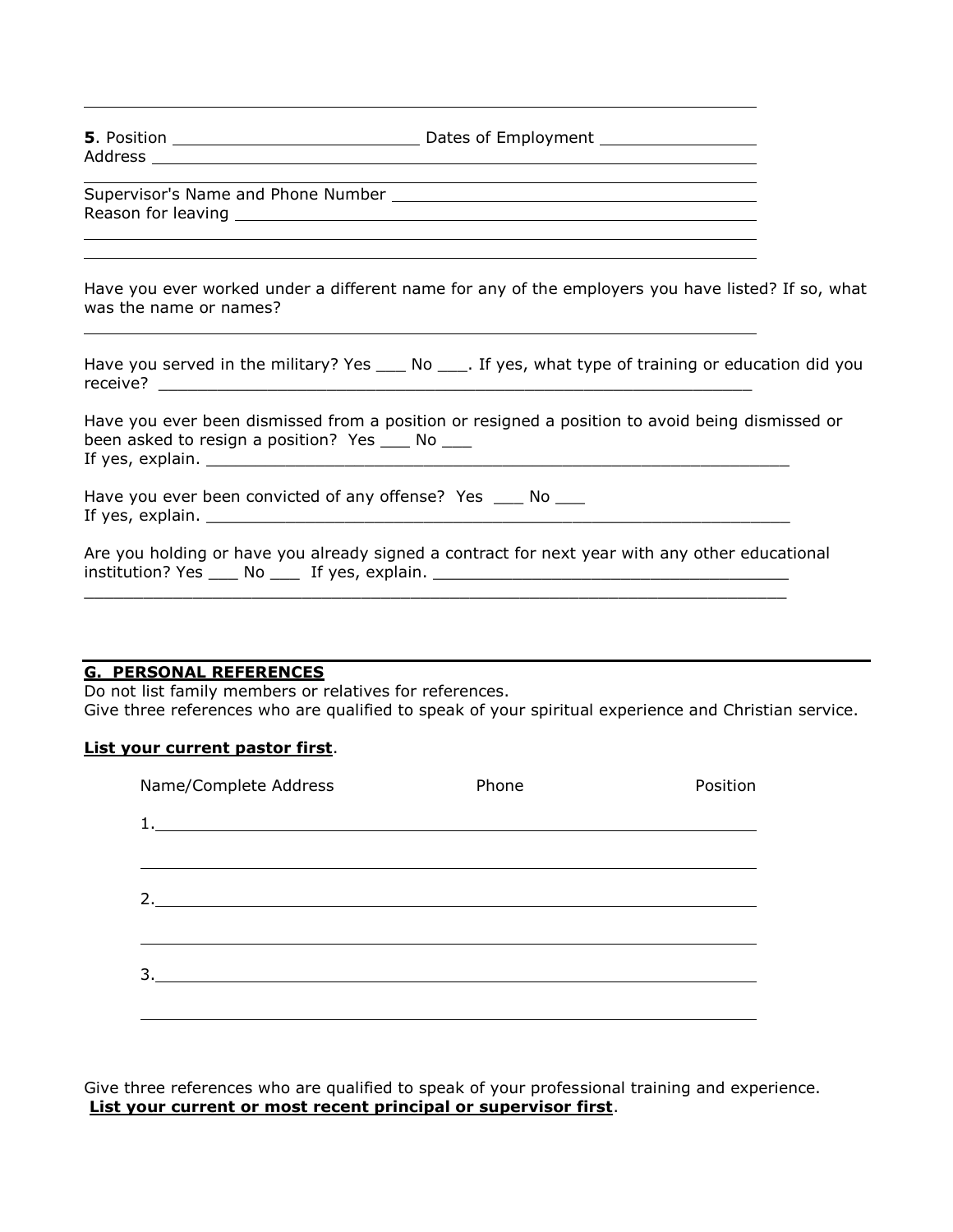| Name/Complete Address                                            | Phone | Position |
|------------------------------------------------------------------|-------|----------|
| 1.<br><u> 1989 - Johann Barn, amerikansk politiker (d. 1989)</u> |       |          |
|                                                                  |       |          |
| 2.                                                               |       |          |
|                                                                  |       |          |
| 3.                                                               |       |          |
|                                                                  |       |          |

### **H. APPLICANT'S CERTIFICATION AND AGREEMENT**

I understand that Wisconsin Independent Christian Schools does not discriminate in its employment practices against any person because of race, color, national or ethnic origin, gender, age, or qualified disability.

I hereby certify that the facts set forth in this application process are true and complete to the best of my knowledge. I understand that falsification of any statement or a significant omission of fact may prevent me from being hired, or if hired, may subject me to immediate dismissal regardless of the time elapsed before discovery. If I am released under these circumstances, I further understand and agree that I will be paid and receive benefits only through the day of release.

I understand that this is only an application for employment and that no employment contract is being offered at this time.

I certify that I have carefully read and do understand the above statements.

**Signature of Applicant Community Community Community Community Community Community Community Community Community**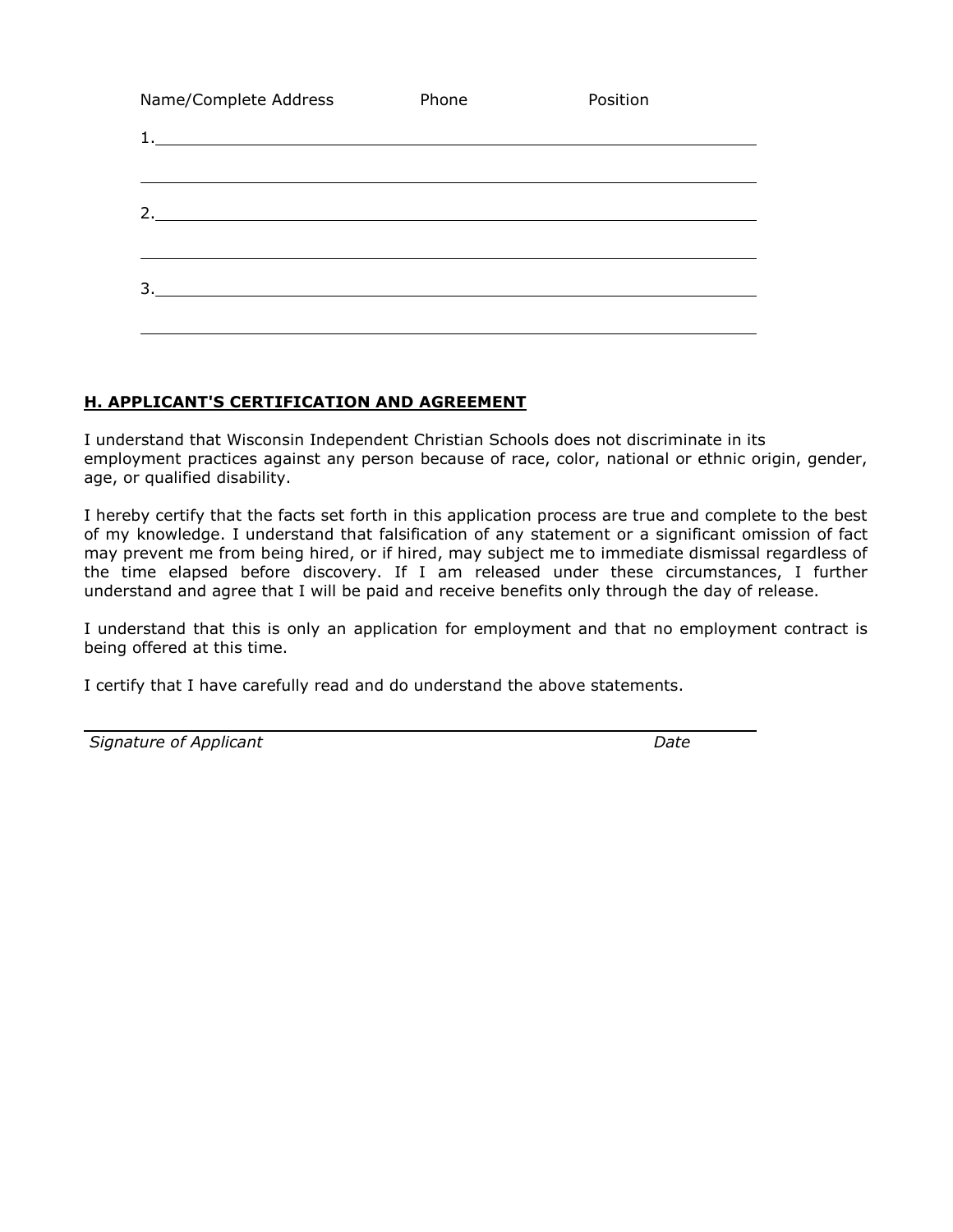

### **AUTHORIZATION FOR RELEASE OF INFORMATION**

I understand that Wisconsin Independent Christian Schools Inc. DBA Valley Christian School does not discriminate in its employment practices against any person because of race, color, national or ethnic origin, gender, age, or qualified disability.

I hereby certify that the facts set forth in this application process are true and complete to the best of my knowledge. I understand that falsification of any statement or a significant omission of fact may prevent me from being hired, or if hired, may subject me to immediate dismissal regardless of the time elapsed before discovery. If I am released under these circumstances, I further understand and agree that I will be paid and receive benefits only through the day of release.

I authorize Wisconsin Independent Christian Schools to thoroughly interview the primary references which I have listed, any secondary references mentioned through interviews with primary references, or other individuals who know me and have knowledge regarding my testimony and work record. I also authorize the school to thoroughly investigate my work records and evaluations, my educational preparation, and other matters related to my suitability for the position.

I authorize references and my former employers to disclose to the school any and all employment records, performance reviews, letters, reports, and other information related to my life and employment, without giving me prior notice of such disclosure. In addition, I hereby release the school, my former employers, references, and all other parties from any and all claims, demands, or liabilities arising out of or in any way related to such investigation or disclosure. I waive the right to ever personally view any references given to the school.

Since I will be working with children, I authorize the school to conduct a criminal records check. I understand and agree that any offer of employment that I may receive from the school is conditioned upon the receipt of background information, including criminal background information. The school may refuse employment or terminate conditional employment if the school deems any background information unfavorable or that it could reflect adversely on the school or on me as a Christian role model.

I understand that this is only an application for employment and that no employment contract is being offered at this time.

 $\mathcal{L}_\text{max}$  , and the contract of the contract of the contract of the contract of the contract of the contract of the contract of the contract of the contract of the contract of the contract of the contract of the contr

I certify that I have carefully read and do understand the above statements.

Date of Birth: etc. and the security security  $\#$ :

*Signature of Applicant Date*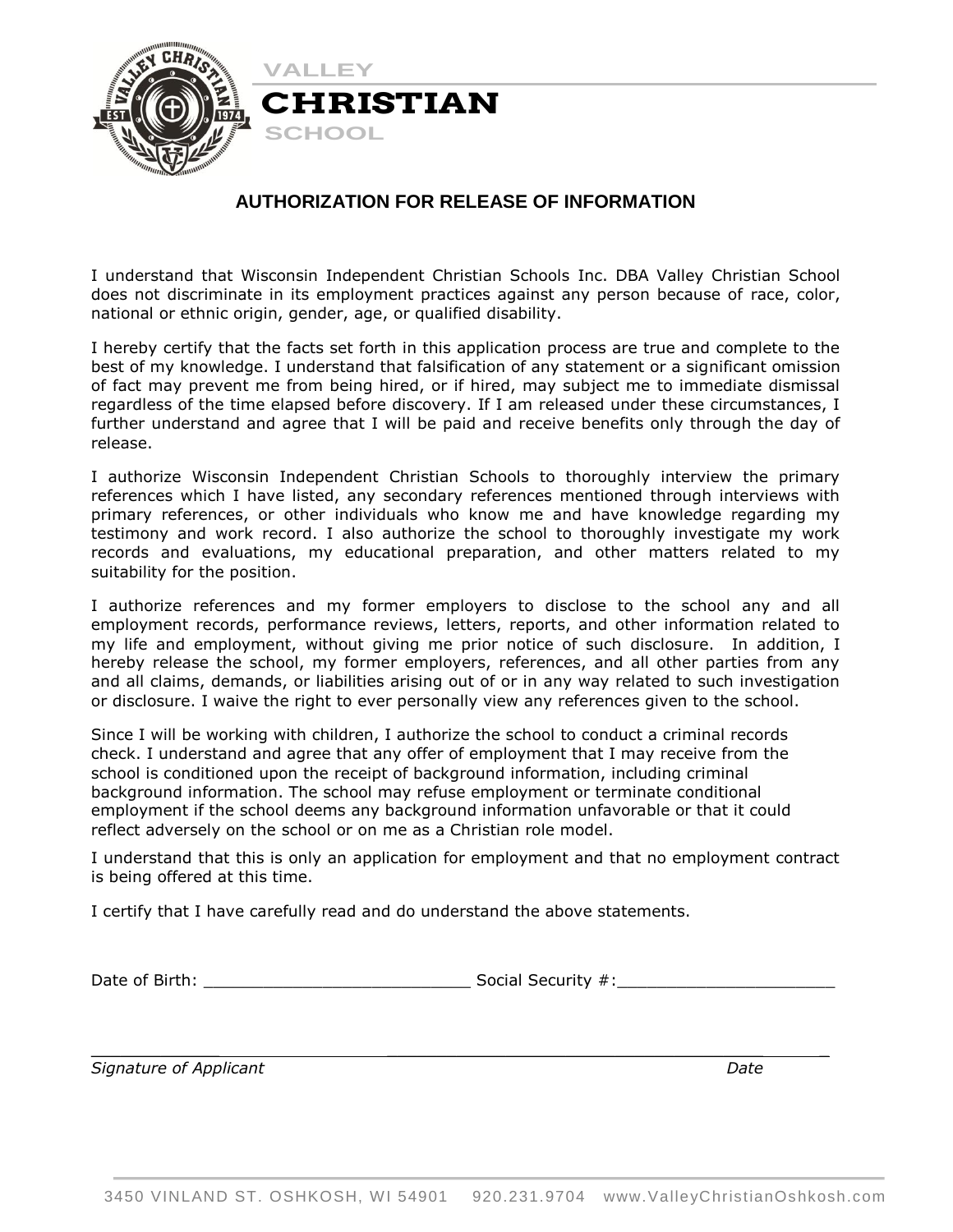

# **VCS CHRISTIAN TEACHER FUNCTIONS AND QUALITIES**

## **GENERAL DESCRIPTION**

- Goal: The teacher shall prayerfully help students learn attitudes, skills, and subject matter that will contribute to their development as mature, able, and responsible Christians to the praise and glory of God.
- Overview: The teacher shall be a born-again college graduate, certified or certifiable, who feels called of God to the teaching profession. Other qualifications may be added by the Board as deemed appropriate.
- Contracted by: School board upon recommendation of the administrator for one year.
- Responsible to: Administrator

Supervises: May supervise student teachers, aides, and volunteers.

Evaluation: Teacher performance will be evaluated in accordance with provisions of the Board's policy on evaluation of professional personnel and this job description. Details are found in the Employee Handbook.

## **REQUIRED PERSONAL QUALITIES**

### **The teacher shall:**

- 1. Have received Jesus Christ as his/her personal Savior.
- 2. Believe that the Bible is God's Word and standard for faith and daily living.
- 3. Be in whole-hearted agreement with the school's Statement of Faith and Christian philosophy of education.
- 4. Be a **Christian role model** in attitude, speech, and actions toward others. This includes being committed to God's Biblical standards for sexual conduct. Luke 6:40.
- 5. Be a member in good standing at a local, evangelical church that has a Statement of Faith in agreement with the school's Statement of Faith.
- 6. Show by example the importance of Scripture study and memorization, prayer, witnessing, and unity in the Body of Christ.
- 7. Have the spiritual maturity, academic ability, and personal leadership qualities to "train up a child in the way he should go."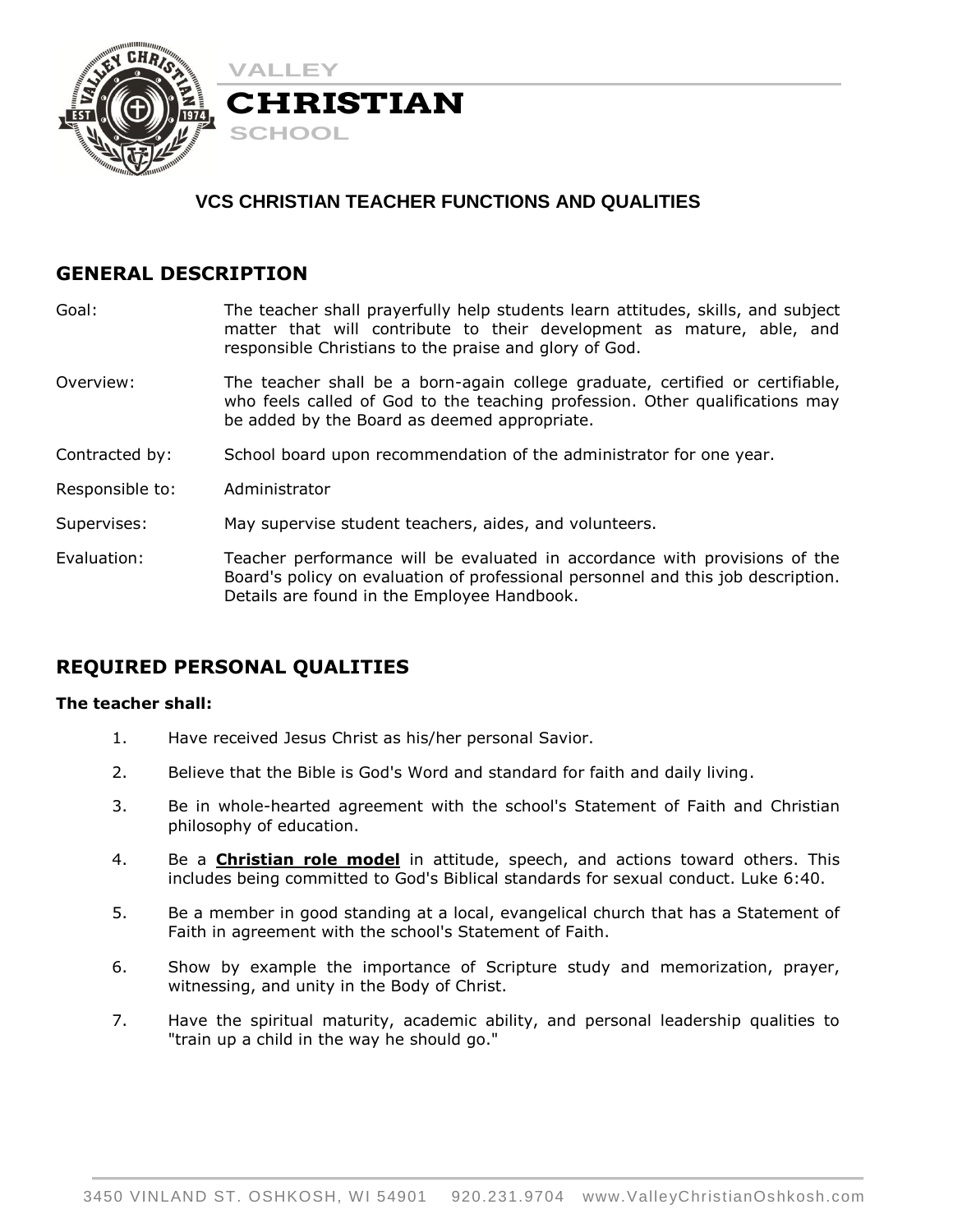# **ADDITIONAL PERSONAL QUALITIES**

### **The teacher shall:**

- 1. Recognize the role of parents as primarily responsible before God for their children's education and be prepared to assist them in that task.
- 2. Demonstrate the character qualities of enthusiasm, courtesy, flexibility, integrity, gratitude, kindness, self-control, perseverance, and punctuality.
- 3. Meet everyday stress with emotional stability, objectivity, and optimism.
- 4. Maintain a personal appearance that is a Christian role model of cleanliness, modesty, good taste, and agreement with school policy.
- 5. Use acceptable English in written and oral communication. Speak with clear articulation.
- 6. Respectfully submit and be loyal to constituted authority.
- 7. Shall notify the administration of any policy he/she is unable to support.
- 8. Refuse to use or circulate confidential information inappropriately.
- 9. Place his/her teaching ministry ahead of other jobs or volunteer activities.
- 10. Make an effort to appreciate and understand the uniqueness of the community.

## **JOB DESCRIPTION - Essential Functions**

### **The teacher shall:**

- 1. Reflect the purpose of the school which is to honor Christ in every class and in every activity.
- 2. Motivate students to accept God's gift of salvation and help them grow in their faith through their witness and Christian role modeling.
- 3. Lead students to a realization of their self-worth in Christ.
- 4. Cooperate with the Board and administration in implementing all policies, procedures, and directives governing the operation of the school.
- 5. Teach classes as assigned following prescribed scope and sequence as scheduled by the administrator.
- 6. Integrate biblical principles and the Christian philosophy of education throughout the curriculum and activities.
- 7. Keep proper discipline in the classroom and on the school premises for a good learning environment.
- 8. Maintain a clean, attractive, well-ordered classroom.
- 9. Plan broadly through the use of semester and quarterly plans and objectives, and more currently through the use of a Lesson Plan Book.
- 10. Plan a program of study that, as much as possible, meets the individual needs, interests, and abilities of the students, challenging each to do his/her best work.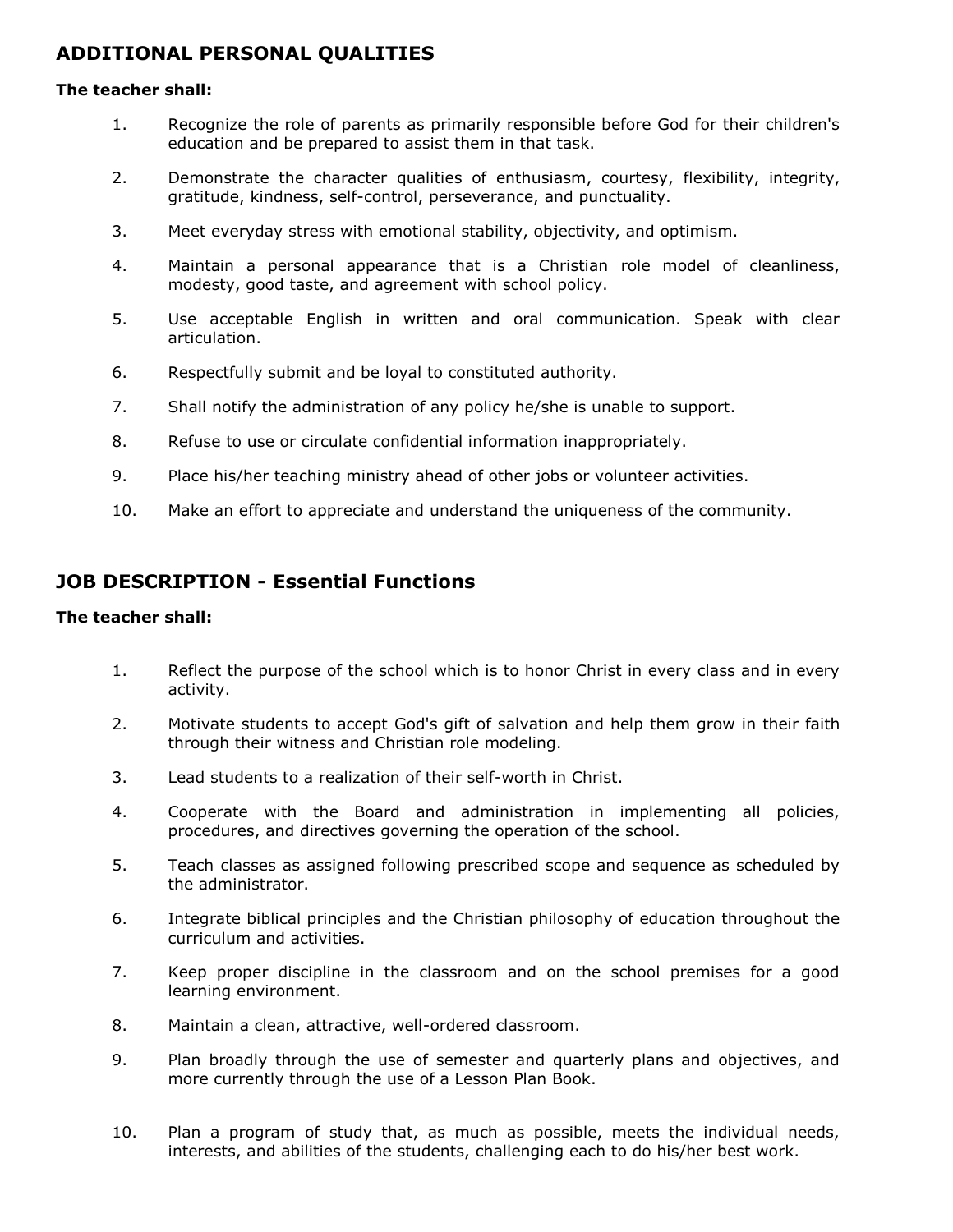- 11. Utilize valid teaching techniques to achieve curriculum goals within the framework of the school's philosophy.
- 12. Employ a variety of instructional aids, methods, and materials that will provide for creative teaching to reach the whole child: spiritual, mental, physical, social, and emotional.
- 13. Plan through approved channels the balanced classroom use of field trips, guest speakers, and other media.
- 14. Use homework effectively for drill, review, enrichment, or project work.
- 15. Assess the learning of students on a regular basis and provide progress reports as required.
- 16. Maintain regular and accurate attendance and grade records to meet the demands for a comprehensive knowledge of each student's progress.
- 17. Keep students, parents, and the administration adequately informed of progress or deficiencies and give sufficient notice of failure.
- 18. Recognize the need for good public relations. Represent the school in a favorable and professional manner to the school's constituency and the general public.
- 19. Develop and maintain rapport with students, parents, and staff by treating others with friendliness, dignity, and consideration.
- 20. Follow the Matthew 18 principle in dealing with conflict with students, parents, staff, and administration.
- 21. Seek the counsel of the administrator, colleagues, and parents while maintaining a teachable attitude.
- 22. Attend and participate in scheduled devotional, inservice, retreats, committee, faculty, and Parent Teacher Fellowship meetings.
- 23. Know the procedures for dealing with issues of an emergency nature.
- 24. Inform the administration in a timely manner if unable to fulfill any duty assigned. Prepare adequate information and materials for a substitute teacher.

## **JOB DESCRIPTION - Supplemental Functions**

#### **The teacher shall:**

- 1. Supervise extracurricular activities, organizations, and outings as assigned.
- 2. Utilize educational opportunities and evaluation processes for professional growth.
- 3. Provide input and constructive recommendations for administrative and managerial functions in the school.
- 4. Support the broader program of the school by attending extracurricular activities when possible.
- 5. Perform any other duties that may be assigned by the administration.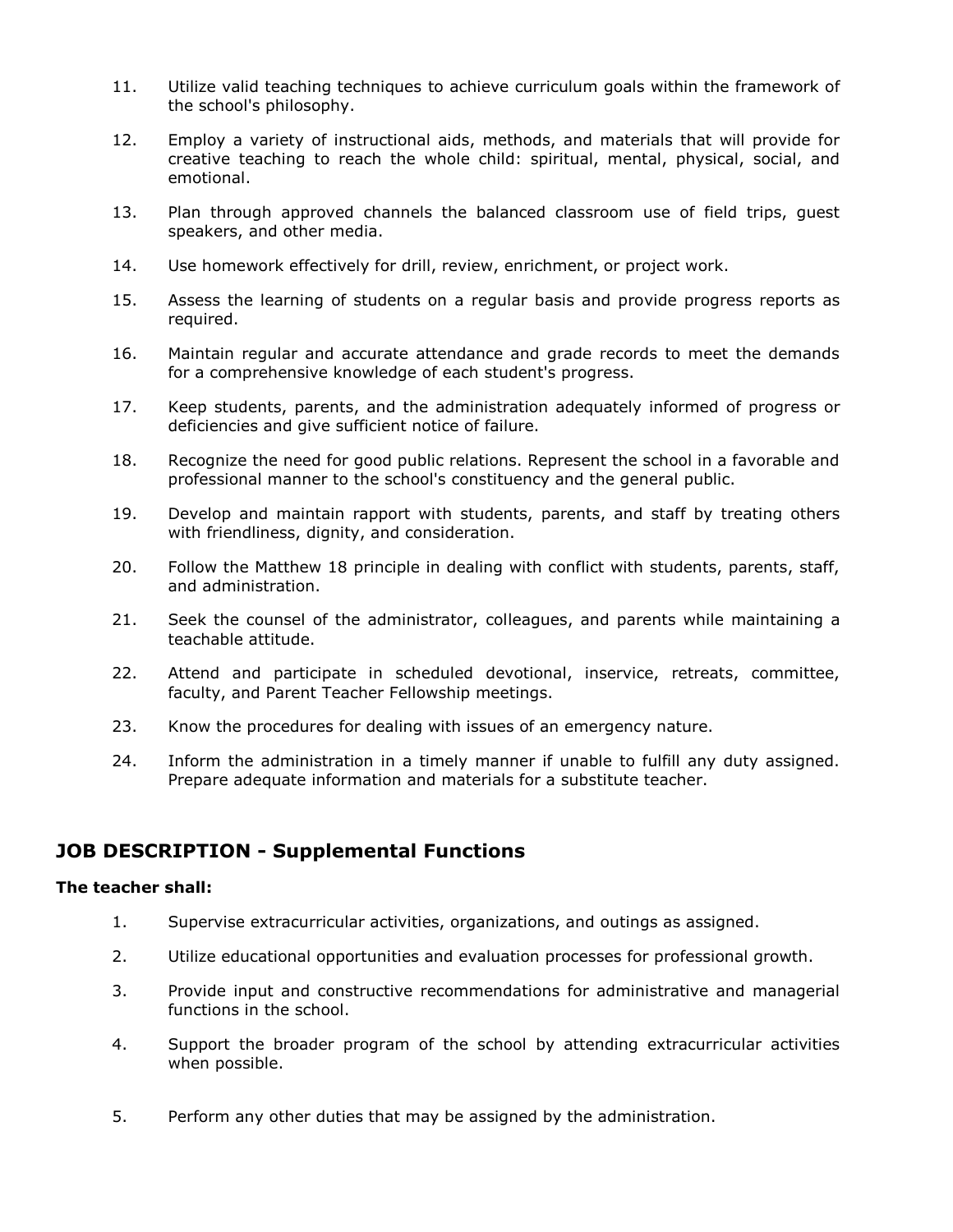

### **CRIMINAL HISTORY AFFIDAVIT**

The tremendous responsibility Wisconsin Independent Christian Schools (WICS) has to its students and community necessitates the following information from all applicants regarding convictions.\* A record of conviction does not prohibit employment; however, failure to complete this form accurately and completely may mean disqualification from consideration for employment or may be cause for dismissal if employed. Applicants must report any convictions that occur subsequent to the time they initially completed this form.

| Name:             |       |                 |  |
|-------------------|-------|-----------------|--|
| ∟ast              | First | Middle          |  |
| Other Names Used: |       | Dates of Usage: |  |

Have you ever been convicted\* or do you presently have pending any violations of law other than minor traffic violations? (In accordance with state law, convictions or pending charges will not be used or considered unless they are substantially related to circumstances of the particular job.)

Yes The Yes, please attach a letter of explanation. If you have more than two convictions or pending charges, list them on separate sheets of paper.

*\*Conviction means the final judgment of a verdict or a finding of guilty, a plea of guilty, or a plea of nolo contendere, in any state or federal court of competent jurisdiction in a criminal case, regardless of whether an appeal is pending or could be taken.*

I authorize the investigation of all statements contained herein and understand that any document relevant to this information may be reviewed by the agents of Wisconsin Independent Christian School. I understand that my employment is not finalized until the background investigation has been completed.

I certify that the answers given by me in this application are true and correct without omissions of any kind. I agree that the school corporation shall not be held liable in any respect if my employment is terminated because of false statements or omissions of information made by this application. In consideration of the school corporation's review of this application, I hereby release WICS as well as all providers of information from any liability and for any damage which may result from the furnishing and receiving of this information.

Date Signature

 $\_$  ,  $\_$  ,  $\_$  ,  $\_$  ,  $\_$  ,  $\_$  ,  $\_$  ,  $\_$  ,  $\_$  ,  $\_$  ,  $\_$  ,  $\_$  ,  $\_$  ,  $\_$  ,  $\_$  ,  $\_$  ,  $\_$  ,  $\_$  ,  $\_$  ,  $\_$  ,  $\_$  ,  $\_$  ,  $\_$  ,  $\_$  ,  $\_$  ,  $\_$  ,  $\_$  ,  $\_$  ,  $\_$  ,  $\_$  ,  $\_$  ,  $\_$  ,  $\_$  ,  $\_$  ,  $\_$  ,  $\_$  ,  $\_$  ,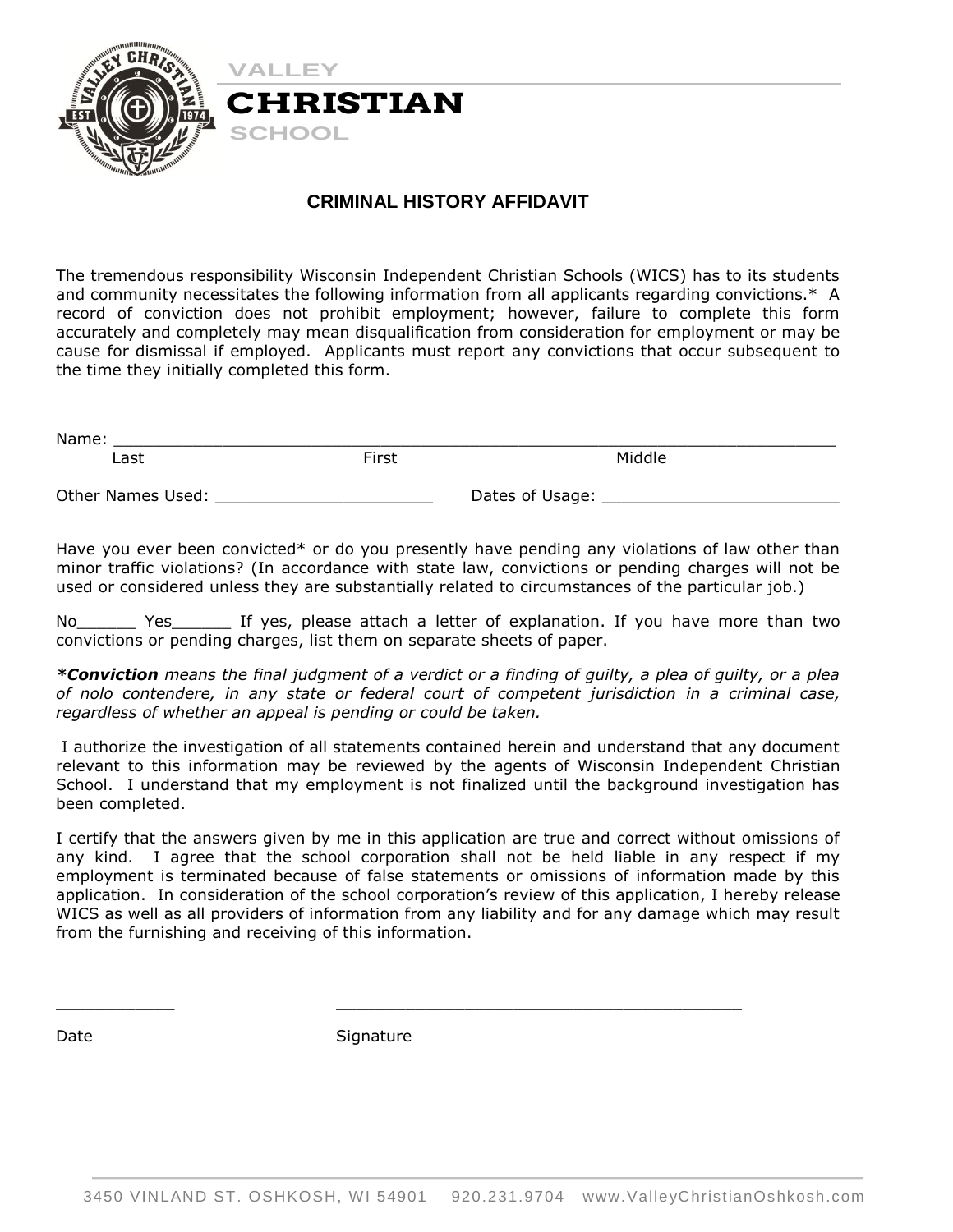

# **DECLARATION OF ETHICAL AND MORAL INTEGRITY**

As an applicant for a position at Wisconsin Independent Christian Schools, Inc., and its ministries,

| $\mathbf{I}$ |                                                                                             | recognize, understand, and adhere to the moral |  |
|--------------|---------------------------------------------------------------------------------------------|------------------------------------------------|--|
| (Print Name) | and ethical standards and mandates of said corporation. I further declare that with regard  |                                                |  |
|              |                                                                                             |                                                |  |
|              | to my personal moral and ethical character and conduct as of this date, I am not, nor have  |                                                |  |
|              | been in the past engaged in inappropriate conduct toward minors, nor do I have inclinations |                                                |  |
|              | toward such conduct. Inappropriate conduct includes the following:                          |                                                |  |
|              | homosexuality, verbal, physical or sexual abuse as defined by Scripture and state law. I do |                                                |  |
|              | declare that the above statement is factual and true. By affixing my signature, I declare   |                                                |  |
|              | that I meet the moral and ethical stands of Wisconsin Independent Christian Schools, Inc.   |                                                |  |
|              |                                                                                             |                                                |  |

| Applicant signature: |  |
|----------------------|--|
|                      |  |

Administrator Signature: \_\_\_\_\_\_\_\_\_\_\_\_\_\_\_\_\_\_\_\_\_\_\_\_\_\_ Date: \_\_\_\_\_\_\_\_\_\_\_\_\_\_\_\_\_